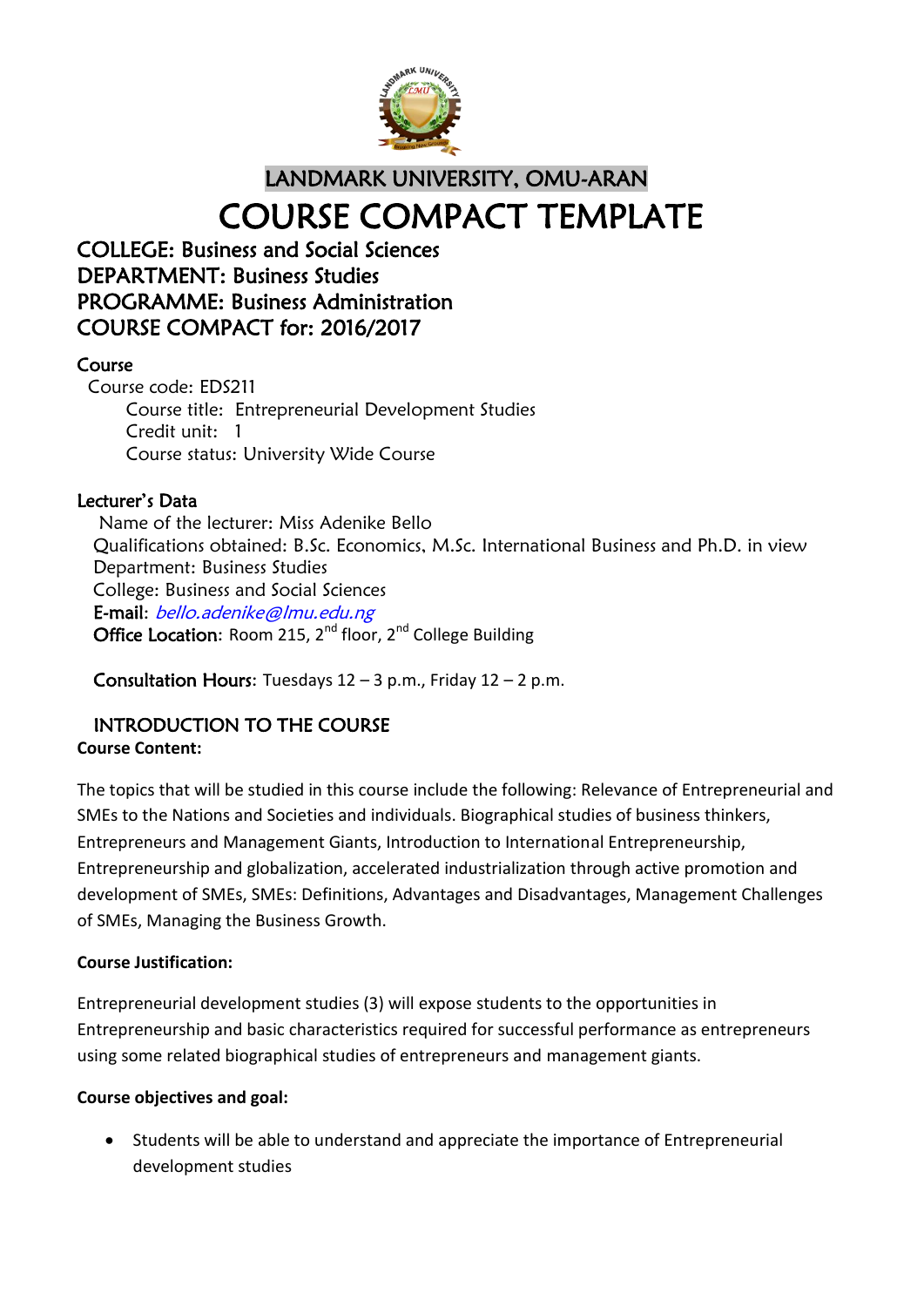- Knowledge acquired from studying the course will guide students' decision in establishing business
- Students will be able to look beyond being job seeking graduates to becoming graduates who are employers of labour.

## Course Expectations:

| S/N | <b>GRADING</b>                | SCORE(%) |
|-----|-------------------------------|----------|
| 1.  | <b>Continuous Assessments</b> |          |
|     | $\bullet$ C.AI                | 7%       |
|     | • C.All (Mid-Semester Test)   | 15%      |
|     | $\bullet$ C.Alll              | 8%       |
| 2.  | <b>Final Examination</b>      | 70%      |
|     | Гotal                         | 100      |

## Course Delivery Strategies:

To enjoy maximum delivery of this course, students will be encouraged to participate. Therefore, lecture and collaboration method will be adopted. Students will also work on term paper which will be presented in the class. The aim of this is to practice effective communication and demonstrate communication skills within themselves.

## Course Duration: 1hr